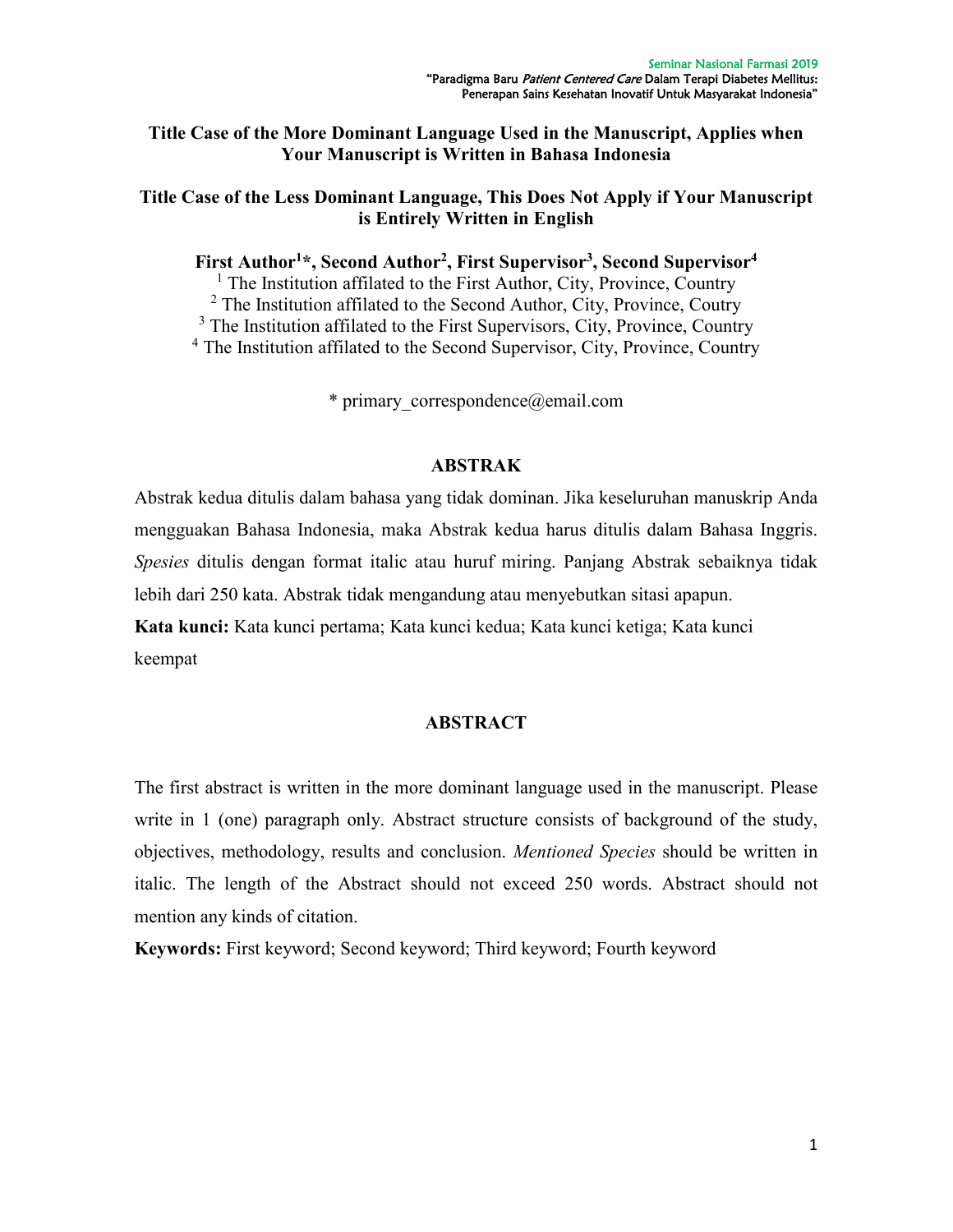#### **PENDAHULUAN**

xxxxxxxxxxxxxxxxxxxxxxxxxxxxxxxxxxxxxxxxxxxxxxxxxxxxxx

## **METODE PENELITIAN**

xxxxxxxxxxxxxxxxxxxxxxxxxxxxxxxxxxxxxxxxxxxxxxxxxxxx

## **HASIL DAN PEMBAHASAN**

xxxxxxxxxxxxxxxxxxxxxxxxxxxxxxxxxxxxxxxxxxxxxxxxxxx

# **KESIMPULAN**

xxxxxxxxxxxxxxxxxxxxxxxxxxxxxxxxxxxxxxxxxxxxxxxxxxx

# **UCAPAN TERIMAKASIH**

xxxxxxxxxxxxxxxxxxxxxxxxxxxxxxxxxxxxxxxxxxxxxxxxxxx

# **PUSTAKA**

Example of Journal article reference:

Kachrimanis, K., Rontogianni, M. & Malamataris, S., 2010, 'Simultaneous quantitative analysis of mebendazole polymorphs A–C in powder mixtures by DRIFTS spectroscopy and ANN modeling', *J. Pharm. Biomed. Anal.* 51, 512–520.

Example of Book chapters reference:

Che Man, Y.B., Syahariza, Z.A. & Rohman, A., 2010, 'Fourier transform infrared (FTIR) spectroscopy: development, techniques, and application in the analyses of fats and oils', in Oliver J. Ress, *Fourier Transform Infrared Spectroscopy,* pp. 1 – 26, Nova Science Publishers, New York.

Example of Books reference:

Miller, J.N. & Miller, J.C., 2005, *Statistics and Chemometrics for Analytical Chemistry*, Pearson Education Limited, Edinburgh Gate Harlow.